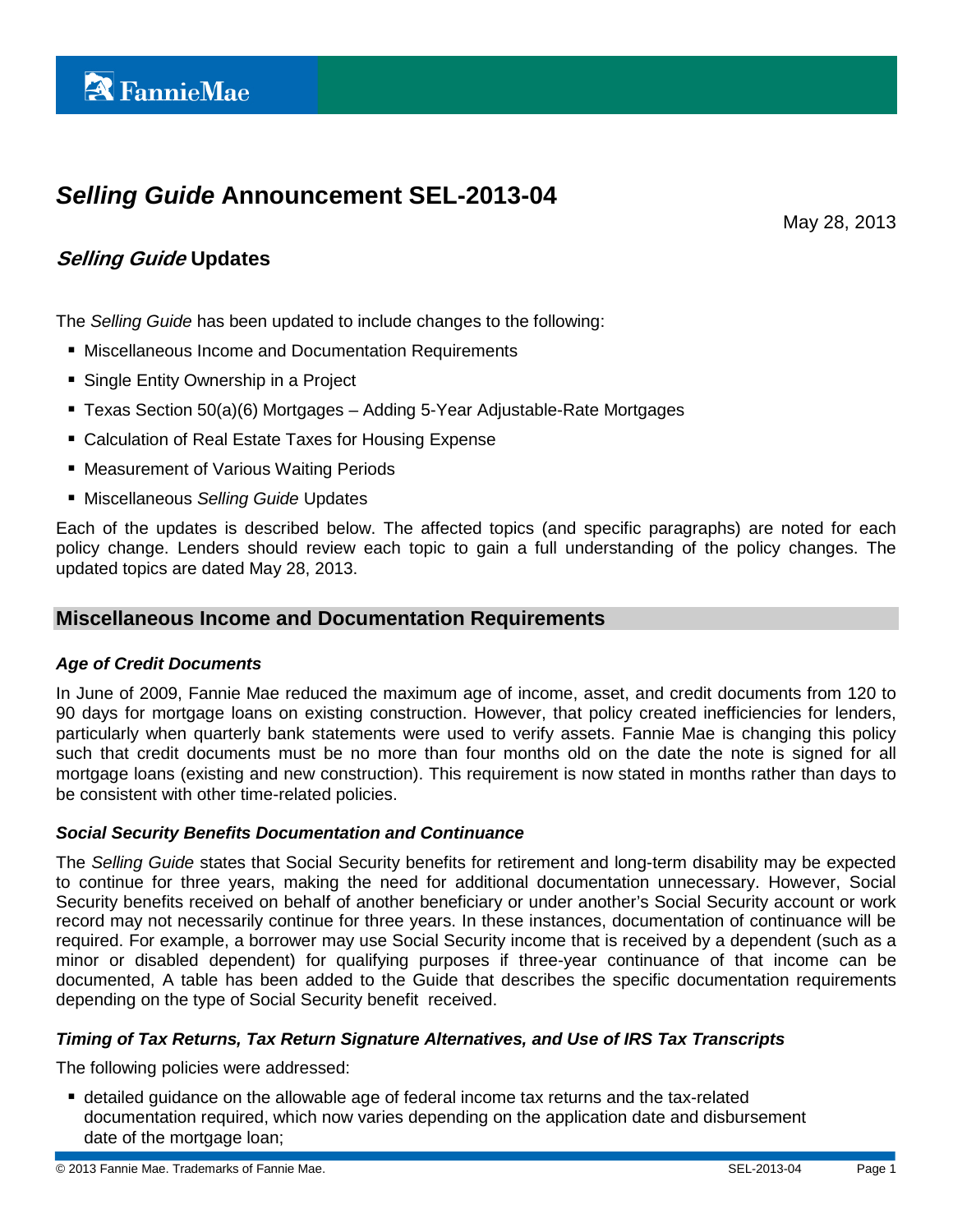- definition of the "most recent year's" tax return as the last tax return scheduled to have been filed with the IRS;
- clarification of borrower signature requirements on tax returns and allowable alternatives to obtaining a borrower's signature;
- when multiple signed IRS 4506-T forms may be required;
- how IRS tax return transcripts that result from submission of an IRS Form 4506-T may (or may not) be used to verify income; and
- update to lender post-closing quality control requirements with regard to execution of the IRS Form 4506-T (only required for the tax returns used in the underwriting process, and not required for returns not used in the underwriting process).

## *Documentation of Other Income Types*

The *Selling Guide* describes the requirements for numerous types of "other" income. The following updates or clarifications have been made:

- **•** general requirements for documenting the current receipt of other income have been added, and exceptions noted for certain other income types;
- "Housing or Parsonage Income" has been added as an allowable "Other Income" source;
- the Allowable Age of Credit Documents policy has been added where applicable;
- the Guide has been clarified with regard to when checking and savings accounts can be considered an employment-related asset;
- a royalty contract, agreement, or other statement confirming amount, frequency, and duration of royalty payment income has been added; and
- the requirement for tax returns to document trust income has been removed.

#### *Desktop Underwriter Considerations*

Desktop Underwriter**®** (DU**®**) will be updated in a future release to incorporate the changes specified above. Until that time, lenders may manually apply the updated income and documentation requirements and may disregard any DU messages that contradict those updates.

#### *Updated Selling Guide Topics*

- [B1-1-03](https://www.fanniemae.com/content/guide/sel052813.pdf#page=192), Allowable Age of Credit Documents and Federal Income Tax Returns (Allowable Age of Federal Income Tax Returns)
- [B3-3.1-02,](https://www.fanniemae.com/content/guide/sel052813.pdf#page=354) Standards for Employment Documentation
- [B3-3.1-06,](https://www.fanniemae.com/content/guide/sel052813.pdf#page=363) Requirements and Uses of IRS Form 4506-T
- [B3-3.1-09,](https://www.fanniemae.com/content/guide/sel052813.pdf#page=376) Other Sources of Income (Documentation Requirements for Current Receipt of Income and Housing or Parsonage Income)
- B3-3.3-01, Documents Used for DU Income Assessment (topic retired and text moved to other topics)
- [B3-3.3-01,](https://www.fanniemae.com/content/guide/sel052813.pdf#page=422) Income and Employment Documentation for DU
- [D1-3-03,](https://www.fanniemae.com/content/guide/sel052813.pdf#page=1191) Lender Post-Closing QC Review of Underwriting Decisions and Documentation (Use of IRS Form 4506-T in the Lender's QC Plan)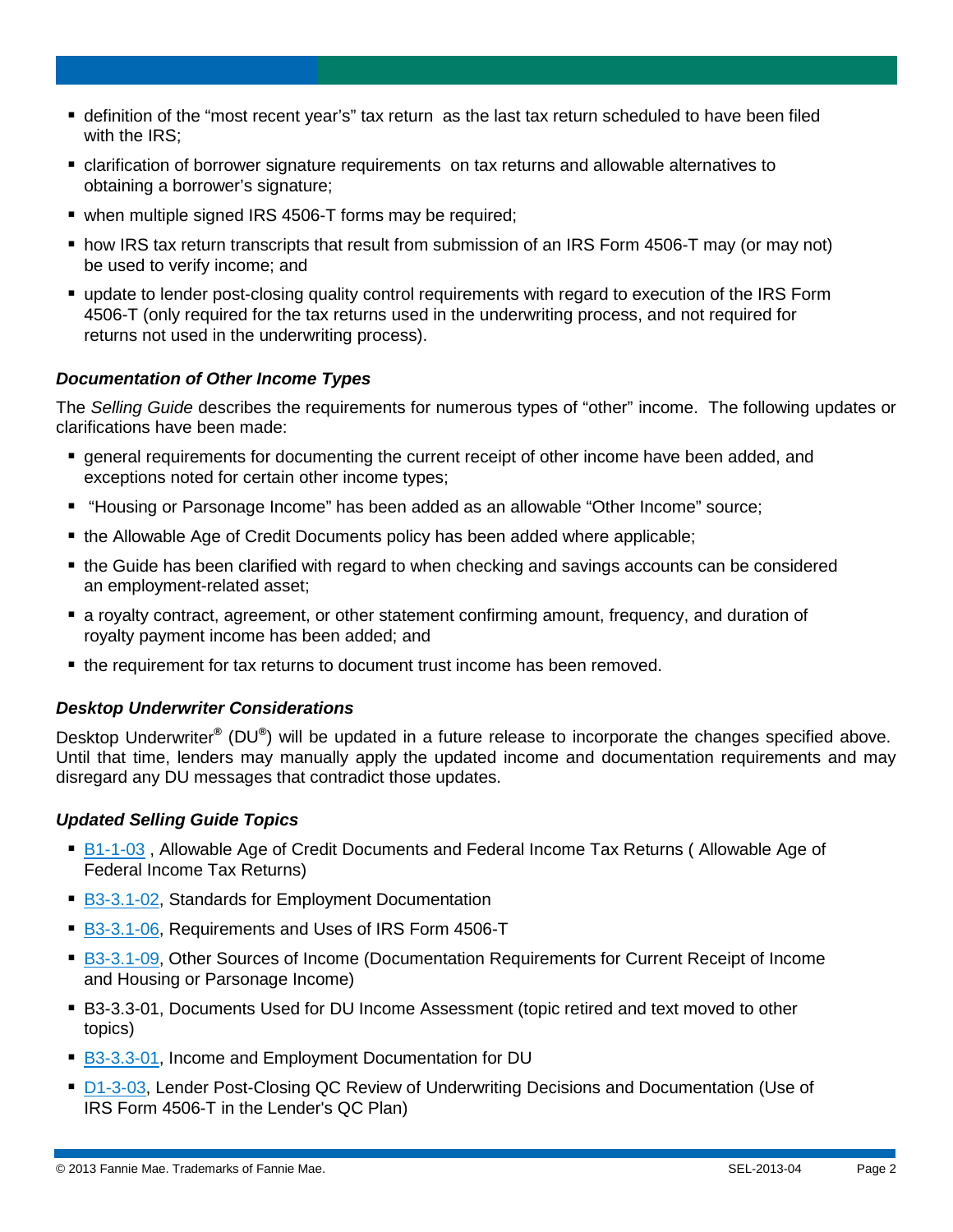## *Effective Date*

Lenders are encouraged to implement these changes immediately, but are required to implement them for applications dated on or after September 1, 2013.

## **Single Entity Ownership in a Project**

The *Selling Guide* has been updated to clarify the policy related to the maximum number of units that a single entity may own in a condo, co-op, or PUD project and the types of units that must be included in calculating the number of single entity-owned units in order for mortgage loans in the project to be eligible for purchase or securitization by Fannie Mae. Projects in which a single entity (the same individual, investor group, partnership, or corporation) owns more than 10% of the total units in the project are not eligible for delivery to Fannie Mae. Furthermore, units owned by the developer/sponsor that are currently subject to any lease arrangement, which may or may not contain a provision allowing for the future purchase of the unit (including but not limited to lease-purchase or lease-to-own agreements), must be included in the calculation. Units owned by the developer/sponsor that are vacant and are being actively marketed for sale are not included in the calculation.

## *Updated Selling Guide Topics*

- [B4-2.1-02,](https://www.fanniemae.com/content/guide/sel052813.pdf#page=649) Ineligible Projects
- [B4-2.2-05,](https://www.fanniemae.com/content/guide/sel052813.pdf#page=673) Lender Full Review: Additional Eligibility Requirements for New Condo Projects and Newly Converted Attached Condo Projects (Eligibility Criteria for the Full Review of New Condo Projects and Newly Converted Attached Condo Projects)
- [B4-2.2-06,](https://www.fanniemae.com/content/guide/sel052813.pdf#page=677) Lender Full Review: Additional Eligibility Requirements for Established Condo Projects
- [B4-2.2-09,](https://www.fanniemae.com/content/guide/sel052813.pdf#page=685) Condo Project Manager (CPM) Expedited Review for New and Established Condo Projects (Eligibility Requirements and Lender Review)
- [E-3-19,](https://www.fanniemae.com/content/guide/sel052813.pdf#page=1308) Glossary of Fannie Mae Terms: single entity ownership

## *Effective Date*

These clarifications are effective immediately.

## **Texas Section 50(a)(6) Mortgages – Adding 5-Year Adjustable-Rate Mortgages**

Currently, only certain seven- and ten-year ARM plans are eligible for delivery as Texas Section 50(a)(6) ARM mortgages. The *Selling Guide* further stipulates that other ARM plans "may be available on a negotiated basis." Fannie Mae is updating the *Selling Guide* to allow certain five-year ARM plans as eligible for delivery as a Texas Section 50(a)(6) mortgage loan. The following five-year ARM plans are now eligible for delivery on a standard basis:

659, 660, 661, 1677, 2238, 2699, 2724, 2725, 2737, 3128 and 3557.

## *Updated Selling Guide Topics*

- [B5-4-02,](https://www.fanniemae.com/content/guide/sel052813.pdf#page=788) Texas Section 50(a)(6) Mortgage Eligibility (Eligible Mortgage Products and Transaction Types)
- [B5-5.2-01,](https://www.fanniemae.com/content/guide/sel052813.pdf#page=821) DU Refi Plus and Refi Plus Eligibility (Texas Section 50(a)(6) Mortgages)

## *Effective Date*

This change is effective immediately for both whole loan and MBS deliveries.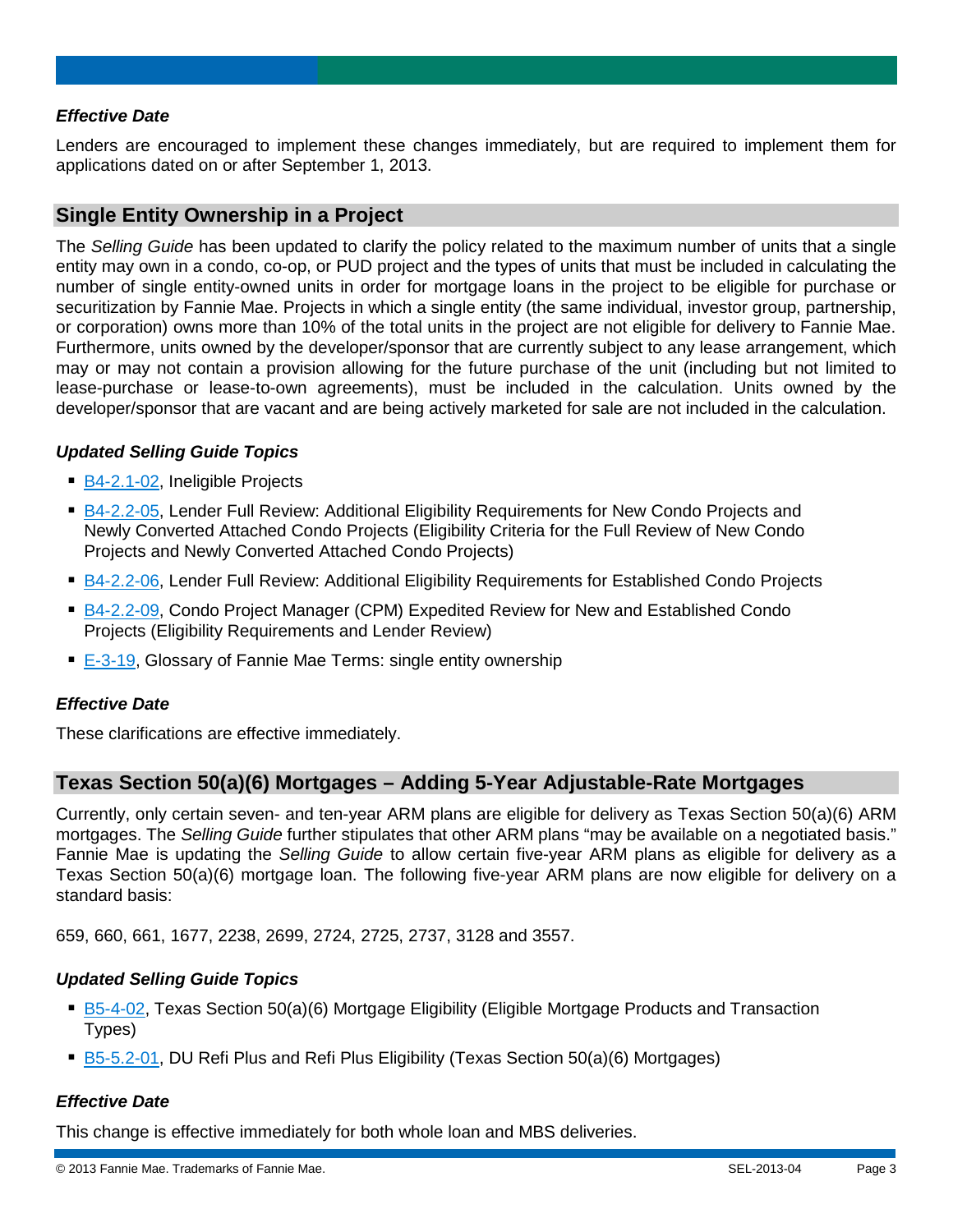## **Calculation of Real Estate Taxes for Housing Expense**

As a result of lender inquiries, the *Selling Guide* has been revised to clarify the method for calculating monthly real estate taxes for determining the total monthly housing expense for borrower qualification purposes. The Guide also clarifies how to treat short-term abatements and new construction when calculating projected real estate taxes to ensure that taxes are not underestimated.

## *Updated Selling Guide Topic*

■ [B3-6-03,](https://www.fanniemae.com/content/guide/sel052813.pdf#page=539) Monthly Housing Expense (Calculating Monthly Real Estate Tax Payment)

#### *Effective Date*

These changes are effective immediately.

## **Measurement of Various Waiting Periods**

Currently, the *Selling Guide* bases several policy eligibility requirements on the completion of an action prior to the application date of the new loan. For example, the waiting period for bankruptcies is currently based on the period of time between the bankruptcy discharge or dismissal date and the application date. Because lenders have no control over the application date and they may not have enough information at the time of application to determine if the required waiting period has been met (or even if one is required), it often forces the lender to require borrowers to withdraw and reapply in order to meet the waiting period requirement. This practice is inefficient for lenders and adds no value to the overall intent of the policy.

As lenders can, to a certain extent, control the credit report date (even if it requires them to pull a subsequent report) and the disbursement date, for certain policies the date measurement has been changed from application date to either credit report date or disbursement date (depending on the policy).

**Note:** The Guide was also updated to further address identification of significant derogatory credit events. Lenders are responsible for reviewing the credit report and the declarations section of the loan application to identify instances of significant derogatory credit events. Significant derogatory credit events may not be accurately reported or consistently reported in the same manner by all creditors or credit reporting agencies. This is particularly important with regard to preforeclosure sales (short sales), which may not accurately appear on the credit report.

## *Updated Selling Guide Topics*

- [B2-1.2-02,](https://www.fanniemae.com/content/guide/sel052813.pdf#page=211) Limited Cash-Out Refinance Transactions (Eligibility Requirements, Refinances to Buy Out An Owner's Interest, Exceptions to Limited Cash-Out Refinance Requirements for DU Refi Plus and Refi Plus)
- [B2-1.2-03,](https://www.fanniemae.com/content/guide/sel052813.pdf#page=216) Cash-Out Refinance Transactions (Eligibility Requirements, Ineligible Transactions, Delayed Financing Exception)
- [B3-5.3-07,](https://www.fanniemae.com/content/guide/sel052813.pdf#page=509) Significant Derogatory Credit Events Waiting Periods and Re-establishing Credit (General Information, Identification of Significant Derogatory Credit Events in the Credit Report, Deed-in-Lieu of Foreclosure and Preforeclosure Sale, Summary — All Waiting Period Requirements)
- [B3-5.3-09,](https://www.fanniemae.com/content/guide/sel052813.pdf#page=516) DU Credit Report Analysis (Prior Bankruptcy, Foreclosure, Deed-in-Lieu of Foreclosure, and Preforeclosure Sales)
- [E-3-04,](https://www.fanniemae.com/content/guide/sel052813.pdf#page=1269) Glossary of Fannie Mae Terms: disbursement date